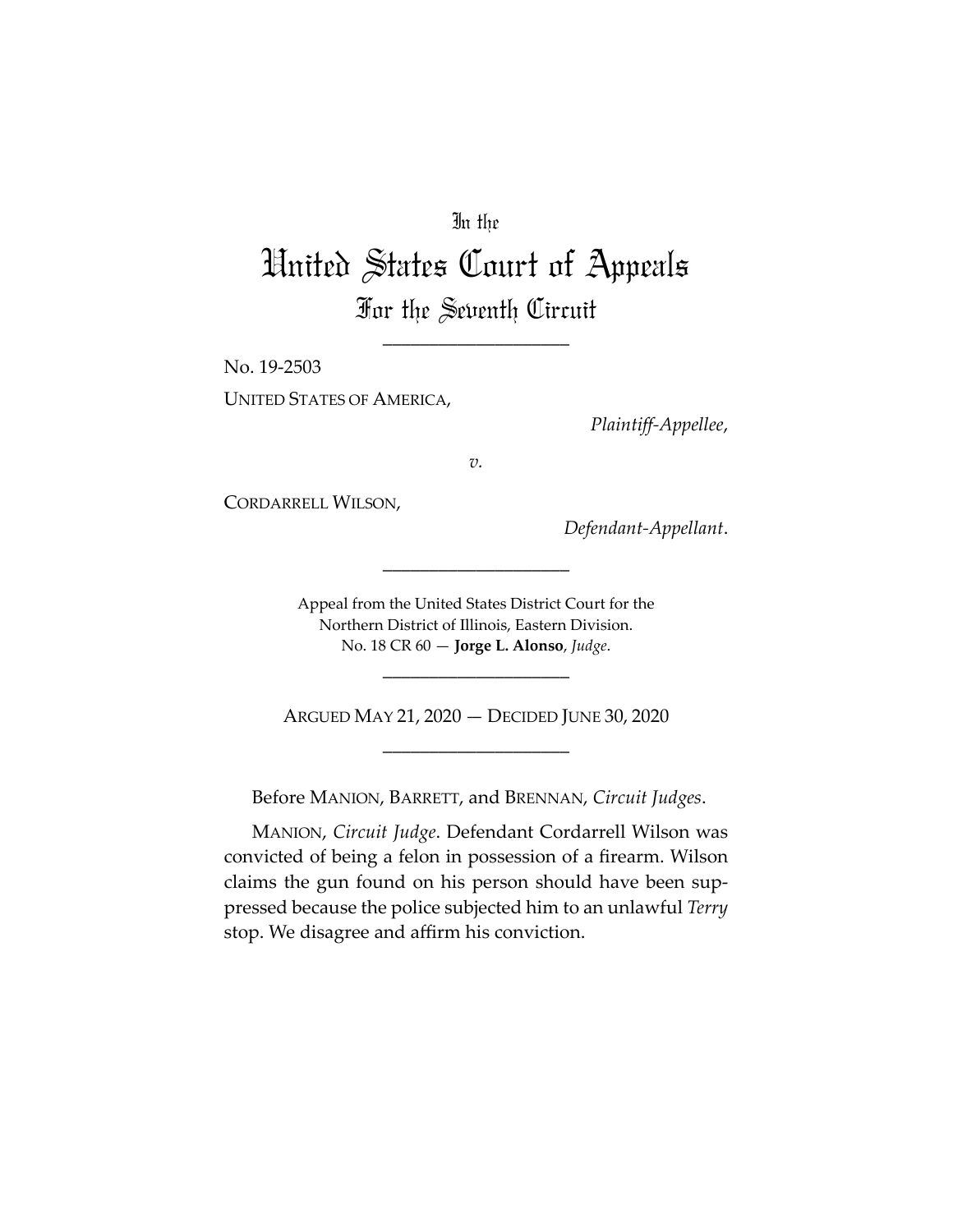#### **I. Background**

On May 16, 2017, dispatch reported three black males armed with guns selling drugs in front of a residence in Chicago's Lawndale neighborhood, a high-crime area. Dispatch described one of the three men as wearing a white shirt, another wearing a red shirt, and the third wearing a boot-style cast on his leg.

Officers Mukite and Collins responded. Before reaching the residence, they passed Douglas Park—about one block from the reported address—where a large group of adults had gathered in the playground area. The group included multiple black males wearing both red and white shirts. The officers approached the group. As they did, Officer Collins noticed Wilson grab a bulge in the front right pocket of his athletic/mesh shorts, turn his right side away from the officers, and sit down on a ledge facing away from them and on the fringe of the group. Wilson had on a dark blue shirt. Officer Collins walked around to Wilson's front to see if Wilson was wearing a boot or cast (he was not). When he did, Officer Collins observed the same bulge in Wilson's pocket. Officer Mukite stood behind Wilson. Officer Collins asked Wilson to stand up and made a corresponding hand gesture. Wilson rose from his seated position and sprinted away instantly. Officer Mukite gave chase and tackled him. While on the ground, Wilson indicated to the officers that he had a gun on his person. They searched him and found a loaded revolver.

The government charged Wilson with one count of felon in possession of a firearm, 18 U.S.C. § 922(g)(1). He moved to suppress the gun but the district court denied his request. Wilson pleaded guilty but reserved the right to challenge this adverse ruling. The district court accepted his plea and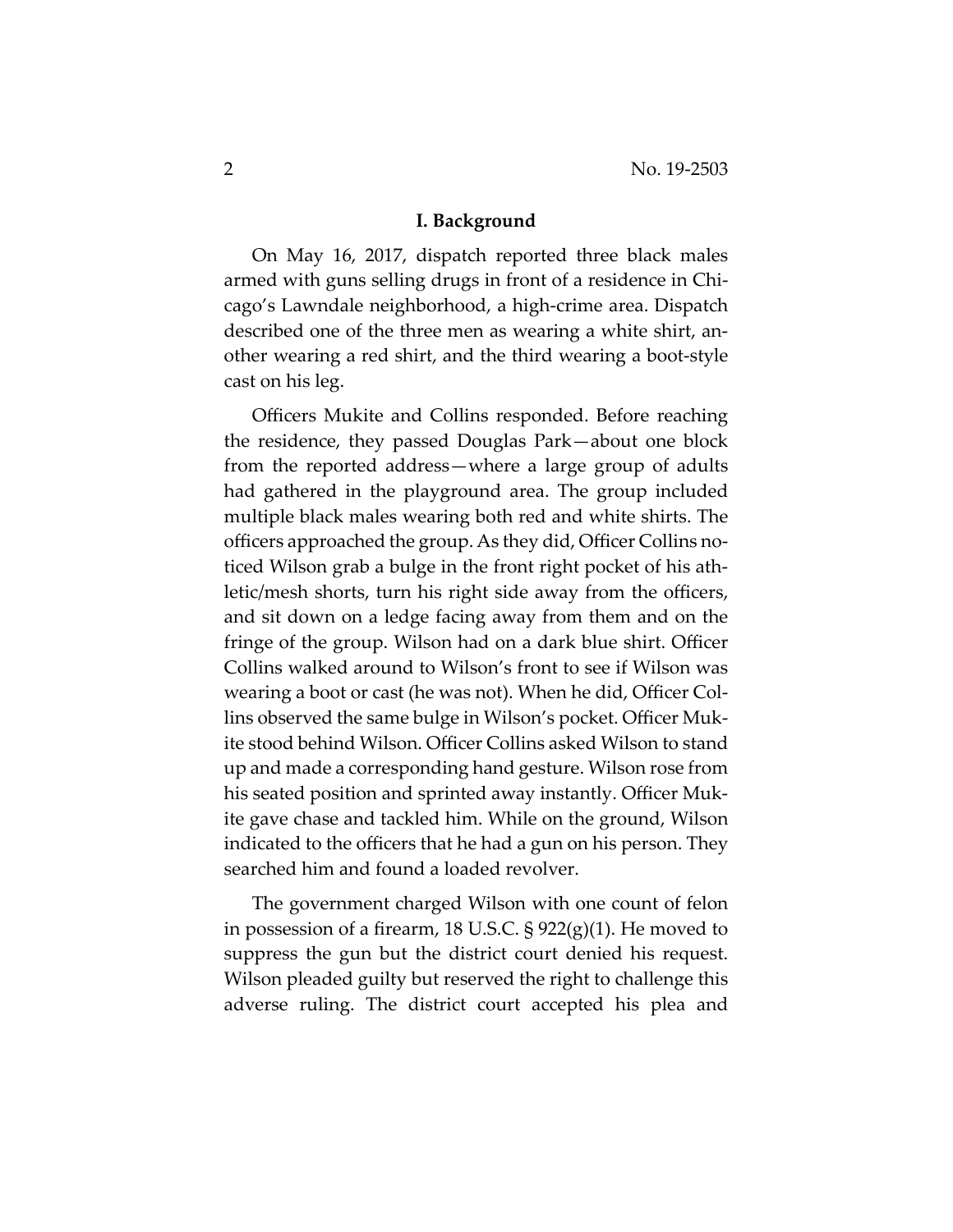sentenced him to 60 months' imprisonment. This appeal followed.

## **II. Discussion**

When reviewing the denial of a motion to suppress, we review legal questions *de novo* and factual findings for clear error. *United States v. Mojica*, 863 F.3d 727, 731 (7th Cir. 2017).

Wilson claims he was seized when the officers approached and asked him to stand up, and that this seizure lacked reasonable suspicion. Police may stop an individual based on reasonable suspicion (more than a hunch but less than probable cause) that he is engaged in criminal activity, according to *Terry v. Ohio*, 392 U.S. 1, 20–22 (1968). These *Terry* stops count as "seizures" that trigger Fourth Amendment scrutiny. Mere consensual encounters with police, on the other hand, do not. *United States v. Figueroa-Espana*, 511 F.3d 696, 702 (7th Cir. 2007).

A seizure under the Fourth Amendment occurs if "a reasonable person would not feel free to disregard the police and move along." *United States v. Howell*, 958 F.3d 589, 597 (7th Cir. 2020). This can happen one of two ways: the suspect's freedom of movement is restrained either by physical force or by submitting to the assertion of police authority. *United States v. Griffin*, 652 F.3d 793, 798 (7th Cir. 2011). For the latter, submission is a must; there is no seizure unless the suspect actually submits to police authority. *Id.* (citing *California v. Hodari D.*, 499 U.S. 621, 626 (1991)). Both sides agree the officers did not use physical force when they approached Wilson, so we evaluate whether he submitted to their authority. Wilson argues he at least submitted momentarily by complying with the officers' request to stand up before running away.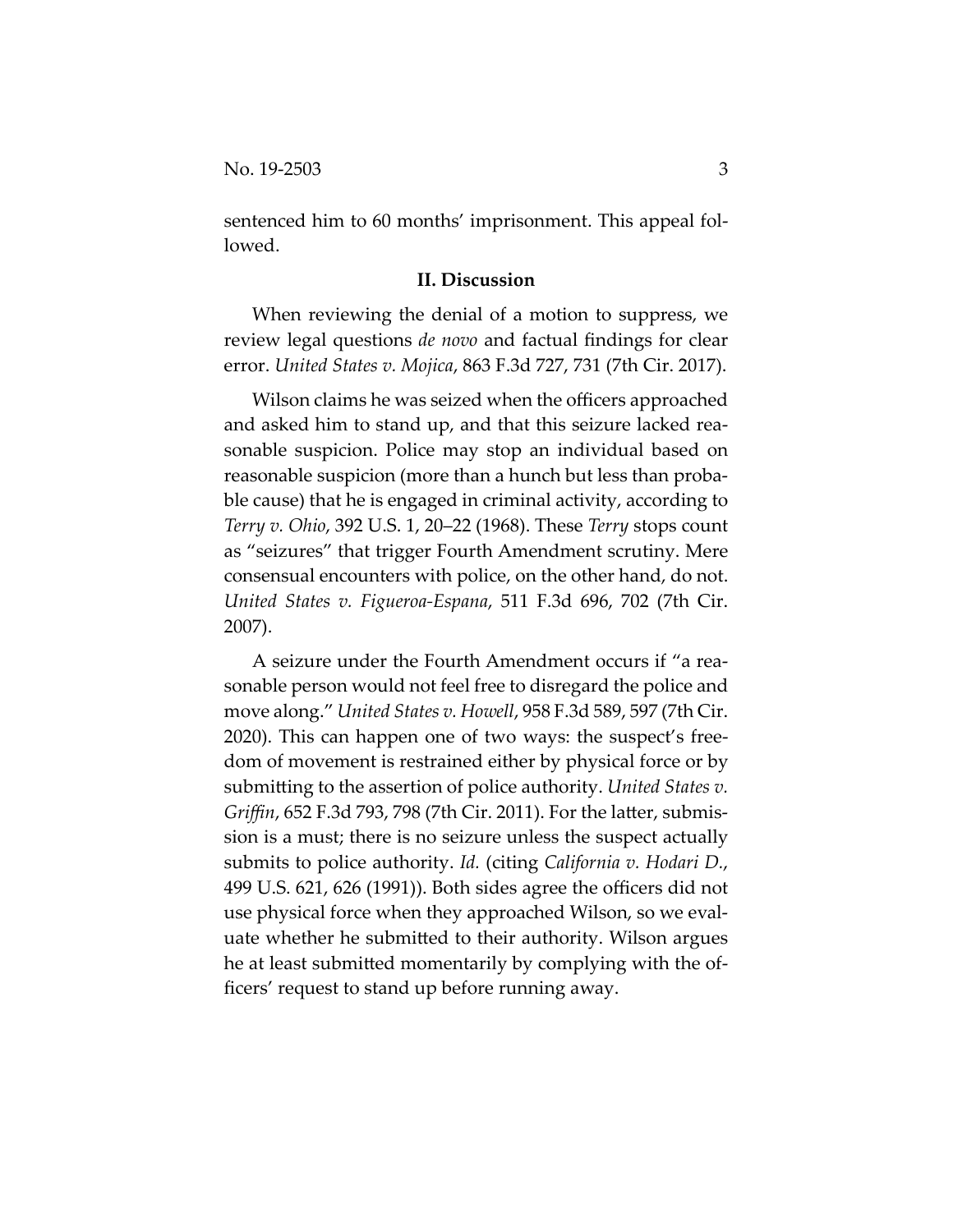The incident was captured on Officer Mukite's body camera. We reviewed the video footage and it tells all.1 There is no question Wilson did not submit to the officers' authority when asked to stand up. Yes, he rose to his feet, but only to sprint away. He did not even pause momentarily before doing so; he stood and ran in one motion. Therefore, Wilson was not seized when the officers approached and asked him to get up, nor was he seized in the split second between the officers' request and his flight. The only seizure here occurred when Officer Mukite subsequently tackled Wilson.

We now turn to that seizure's constitutionality, i.e., whether the officers had reasonable suspicion to seize Wilson through physical force. This requires a fact-intensive inquiry: "we look to the totality of the circumstances to see whether police 'ha[d] a particularized and objective basis for suspecting the particular person stopped of criminal activity.'" *Howell*, 958 F.3d at 597–98 (quoting *United States v. Cortez*, 449 U.S. 411, 417–18 (1981)).

When Mukite tackled Wilson, the officers knew he had a conspicuous bulge in his right pocket. They had watched him act evasively, grabbing the bulge, turning his right side away from their view, and sitting facing away from them. They knew they were in a high-crime area and had received a dispatch report minutes earlier of armed men selling drugs nearby. *See United States v. Richmond*, 924 F.3d 404, 411–14 (7th Cir. 2019) (holding reasonable suspicion for seizure supplied by defendant's evasive behavior upon seeing police in a highcrime area and gun-like bulge spotted in his pocket by

<sup>1</sup> The first 30 seconds of the video (from start to tackle) are without sound. The lack of audio has no impact on our analysis.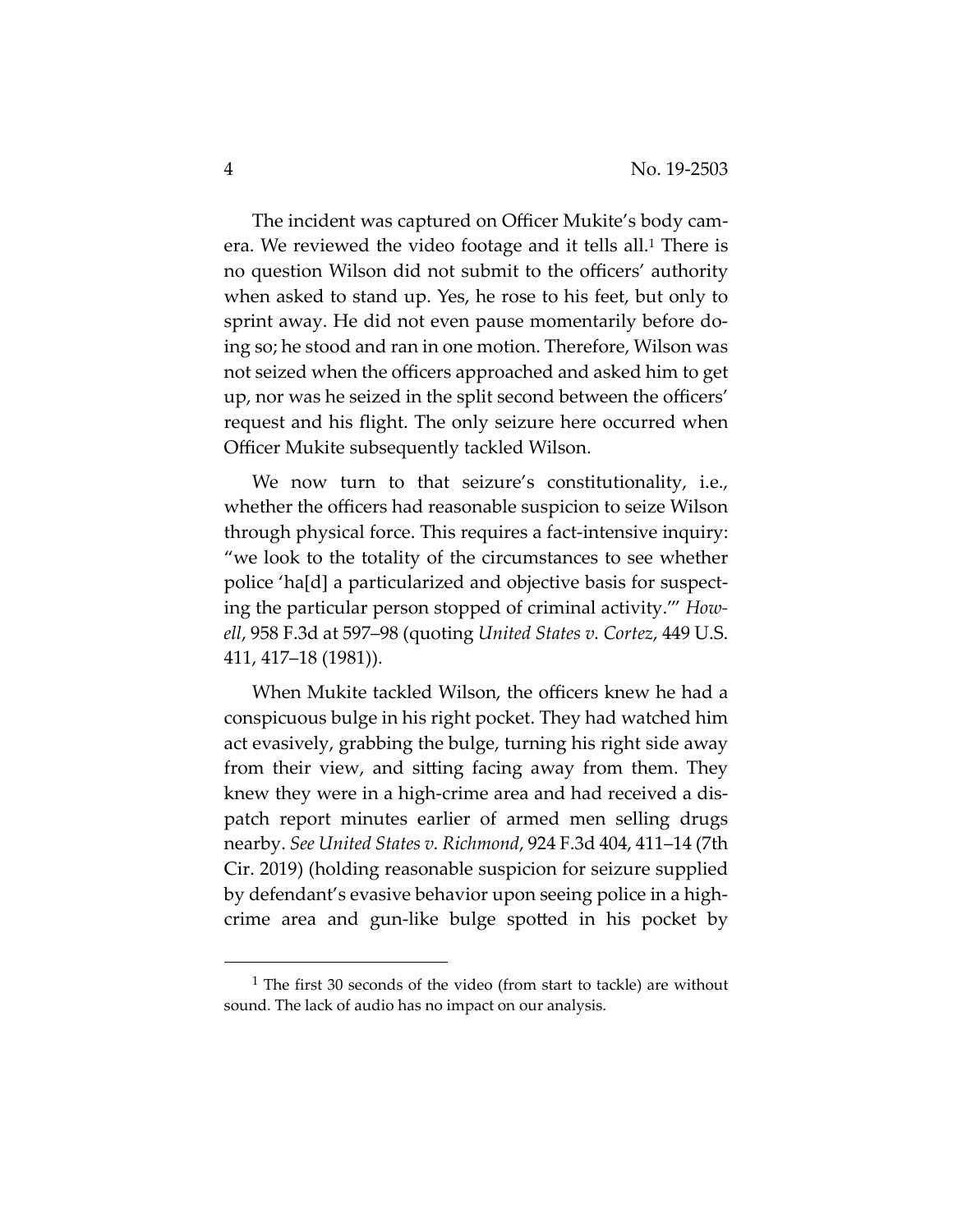officers). On the other hand, the officers also knew Wilson did not match any of the three men reported—he was not wearing red or white, nor was he wearing any boot or cast. Still, the Fourth Amendment did not require the officers to disregard all of the above simply because of these discrepancies. *United States v. Adair*, 925 F.3d 931, 936 (7th Cir. 2019) (rejecting defendant's argument that reasonable suspicion was negated by mismatch between his clothing and that of the suspect reported by a 911 caller).

If these were all the facts, establishing reasonable suspicion might have been a close call for the officers. But Wilson's unprovoked, headlong flight from police in a high-crime area put any lingering doubt to rest. *Illinois v. Wardlow*, 528 U.S. 119, 124 (2000) ("Headlong flight—wherever it occurs—is the consummate act of evasion: It is not necessarily indicative of wrongdoing, but it is certainly suggestive of such."). A reasonable officer could infer from Wilson's flight that Wilson knew he was in violation of the law. *District of Columbia v. Wesby*, 138 S. Ct. 577, 587 (2018). Considering the totality of the circumstances—and his flight especially—Wilson's seizure was supported by the officers' reasonable suspicion that he was engaged in criminal activity.

### **III. Conclusion**

Wilson was not seized unlawfully, so the district court correctly denied his motion to suppress. The district court's ruling and Wilson's conviction are therefore

AFFIRMED.